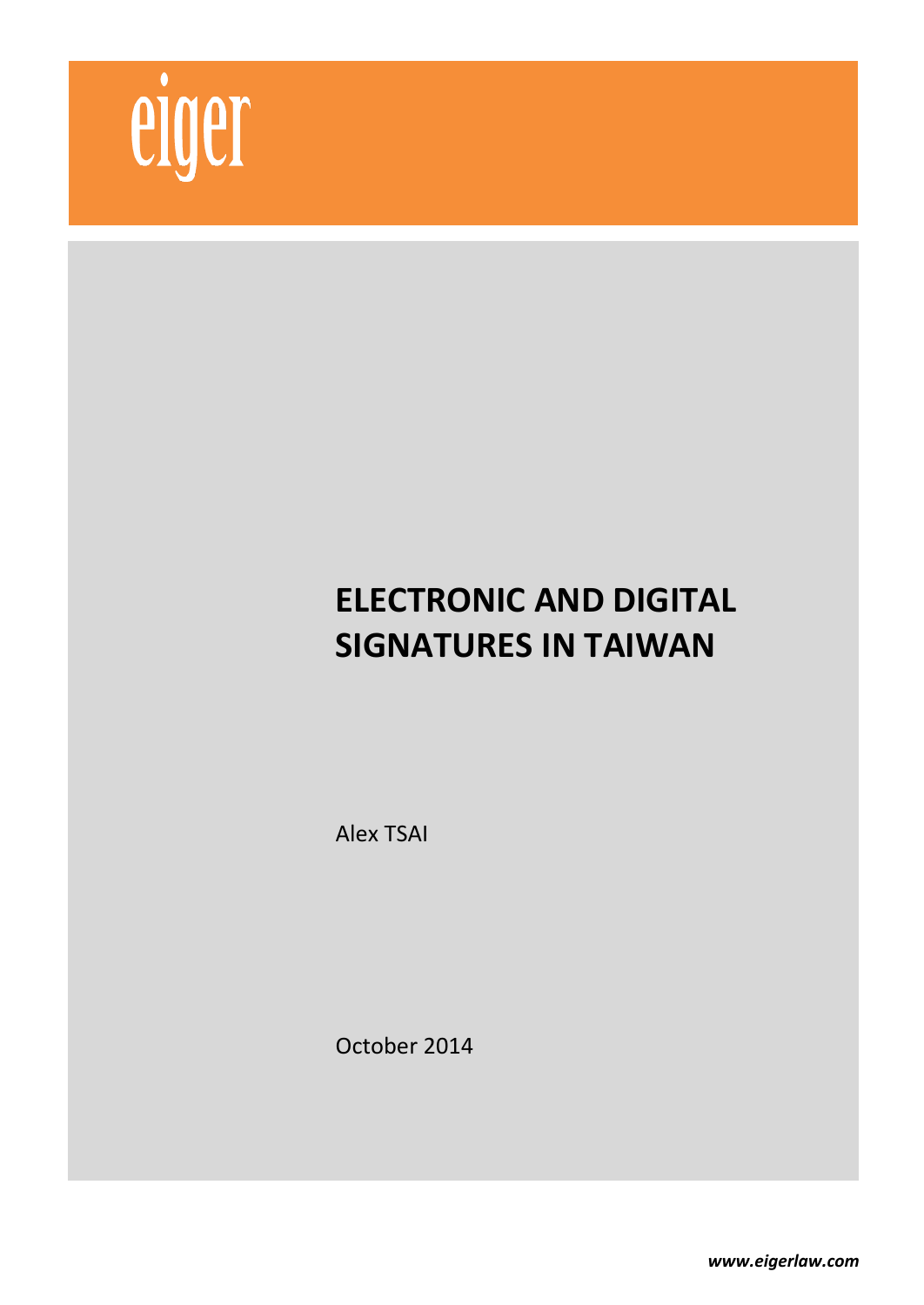#### **Electronic and Digital Signatures in Taiwan**

#### **A. Preamble**

In the early days of the Internet, sellers would simply set up a "virtual shop". Completing a purchase meant just making a few "clicks" in an agreement to a purchase. It was a new and creative business model and allowed sellers to operate businesses while keeping costs down. While these businesses rapidly became commonplace, this new business model was not without its issues. There was the threat of customers denying a transaction, perhaps making the excuse that someone else had used their computer and made an order by accident, or that their machine had been hacked. Over a decade ago, electronic commerce was regulated under older laws such as the Civil Code, making many legal issues also hard to solve. In order to address commercial disputes and promote e-commerce, Taiwan enacted the Electronic Signature Act (hereinafter "the Act") on November 14, 2001.

## **B. Legislative Purpose of the Electronic Signature Act**

Traditional business models utilize written documents and signatures or seals to establish rights and obligations between parties. The advent of e-commerce has led to businesses becoming more dependant on electronic records and signatures for communication, negotiations, and transactions. The most important aspects that make e-commerce popular and acceptable with enterprises and consumers are:

- 1. A safe and reliable internet environment
- 2. Electronic records and signatures that cannot be illegally duplicated
- 3. Identification of parties involved in the transaction
- 4. Smooth and easy transactions

Taiwan enacted the Electronic Signatures Act to encourage the use of electronic transactions, ensure their security, and facilitate the development of electronic government and commerce. The legal elements and effect of electronic records and signatures became well established under the act. As the nature of electronic records and signatures is very different from handwritten documents and signatures/seals, the Act aims to address two critical issues:

1. Do electronic records and signatures have the same legal effect as physical paper and signatures?

2. What are the requirements if the parties choose to use electronic records and signatures?

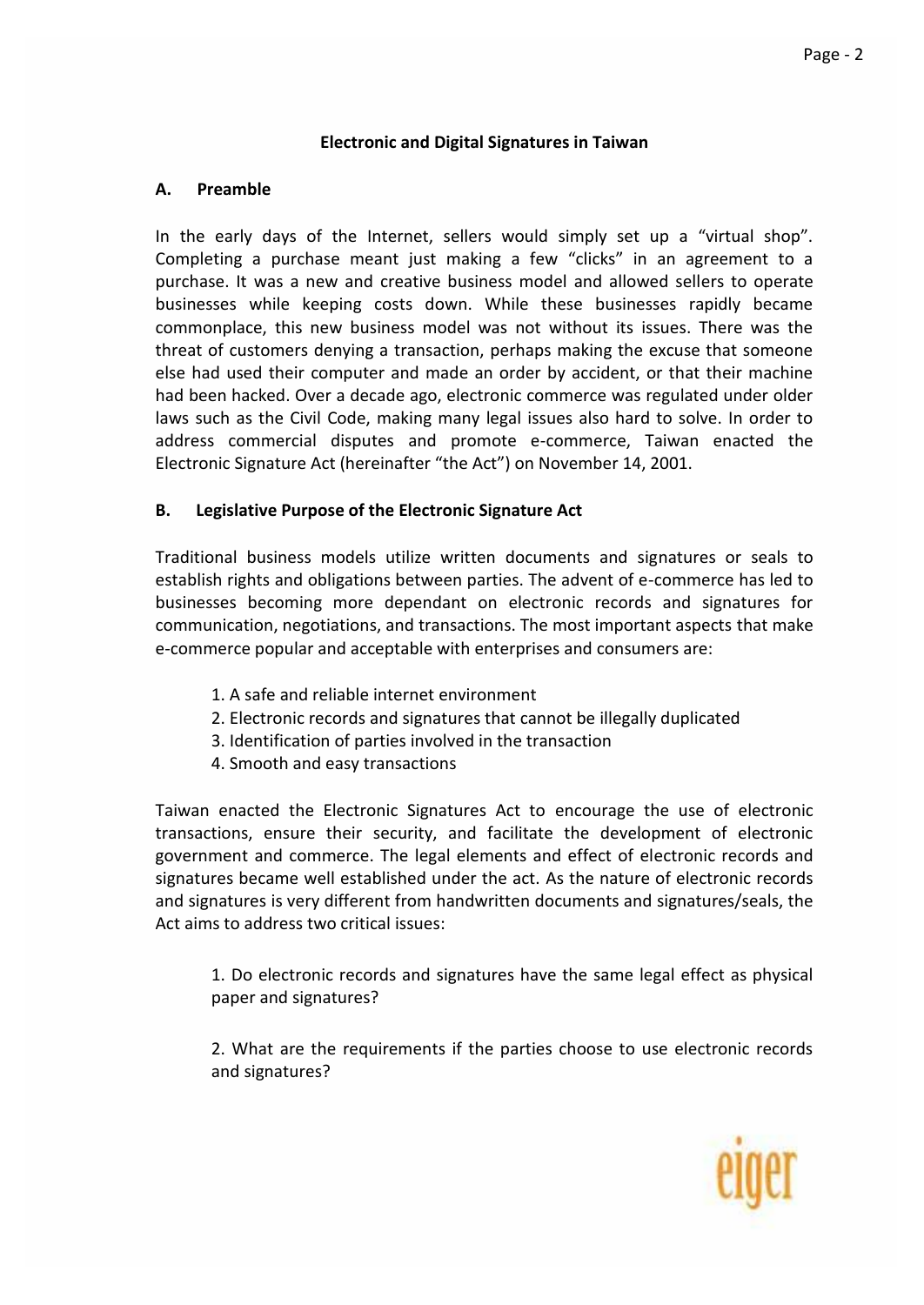## **C. Legal Position and Effect of Electronic Records**

According to the Act, an electronic record is a record kept in electronic form, and can consist of text, sound, a picture, an image, symbol, or other information generated via electronic or other means not directly recognizable by human perception, and capable of conveying its intended information<sup>1</sup>. To set up a contract between parties, the Act requires the parties to reciprocally declare their concordant intent, either expressly or impliedly<sup>2</sup>. According to Taiwan's Civil Code, the intent can be declared by two methods: inter praesentes<sup>3</sup> (in the presence of the other party), or inter absentes<sup>4</sup> (not in the presence of the other party). As electronic records can be transmitted around the Internet, they are a medium obviously different from traditional declaration methods. Whether electronic records can be deemed as a declaration of intent is a primary issue. The Act provides that an electronic record be used as a declaration of intent if the other party gives their consent<sup>5</sup>, and thus the other party's consent is a prerequisite in order to employ electronic records. The consent can be either directly expressed or implied.

In some circumstances, a law or regulation expressly requires a transaction to be made in writing. An example is the transfer of real estate, which shall be made in the form of a written document, pursuant to Article 758 of the Civil Code. The written document, however, can be in electronic form, if, according to the Act, the following are met6:

- 1) The content of the information can be presented in its integrity;
- 2) The content remains accessible for subsequent reference; and
- 3) The other party gives their consent.

In some situations, a law or regulation may request that parties provide a document in its original form. For instance, the court may request parties to provide private documents as evidence in a civil case. The parties shall, according to Article 352, Paragraph 2 of the Civil Procedure Code, provide an original copy of the document to the court. This requirement can be satisfied by providing an electronic record, if the following two elements are met<sup>7</sup>:

1) The document is generated in electronic form; and

2) The content of the document can be presented in its integrity and remains accessible for subsequent reference.



Article 2 of the Act

<sup>&</sup>lt;sup>2</sup> Article 153 of the Civil Code 3

Article 94 of the Civil Code

<sup>&</sup>lt;sup>4</sup> Article 95 of the Civil Code

<sup>&</sup>lt;sup>5</sup> Article 4, Paragraph 1 of the Act

<sup>&</sup>lt;sup>6</sup> Article 4, Paragraph 2 of the Act  $<sup>7</sup>$  Article 5, Paragraph 1 of the Act</sup>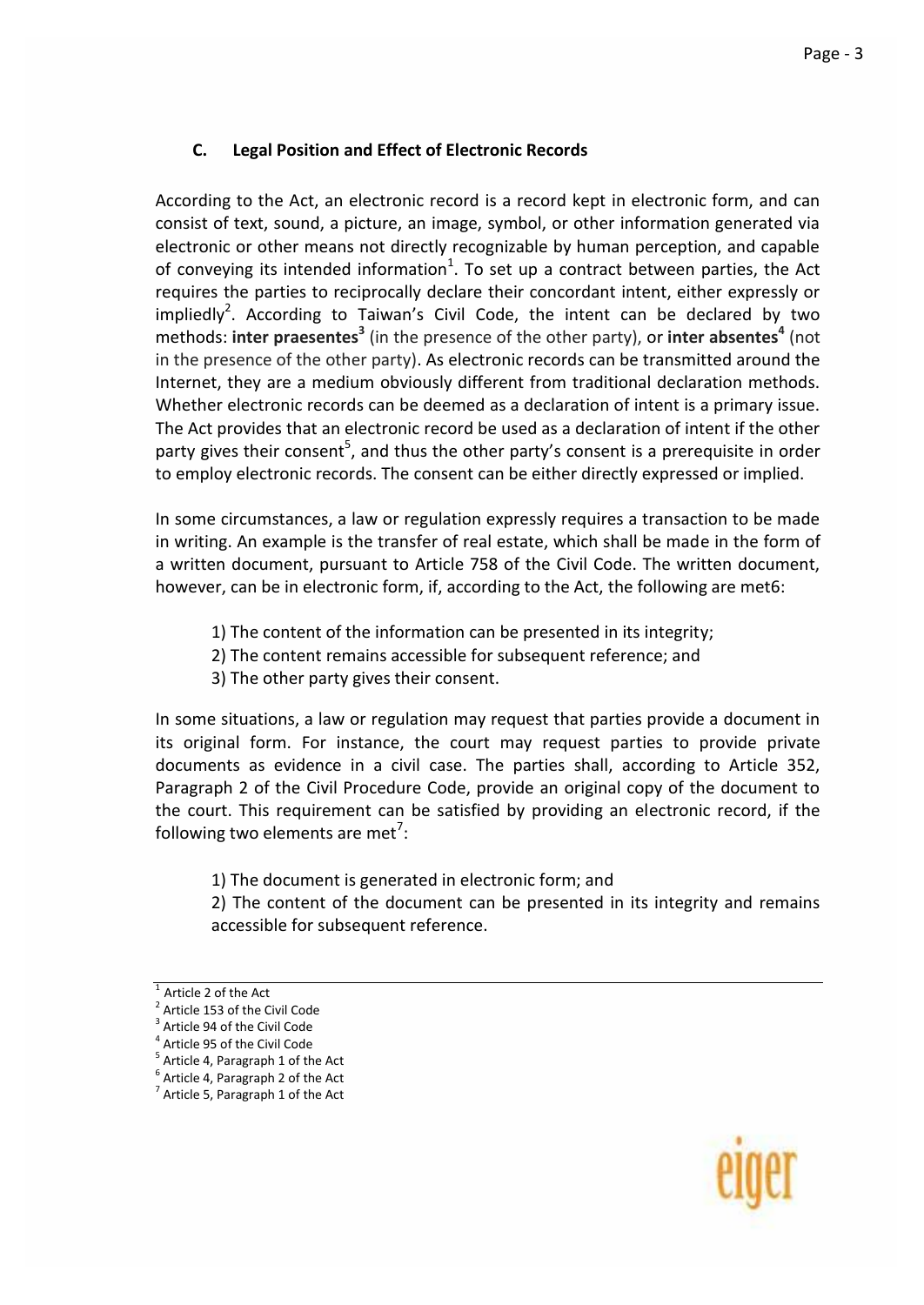This rule, however, shall not apply under the following situations<sup>8</sup>:

1) Verification of handwriting, seals, or other methods for authenticating the integrity of a document are required;

2) A law or regulation that provides otherwise.

Some documents must be retained for a certain period or permanently, as required by law or regulation. To illustrate, Article 38 of the Business Entity Accounting Act provides that accounting documents must be kept for at least five years after completion of annual closing procedures, except for which should be permanently kept or which are related to unsettled accounting events. This requirement can also be satisfied with an electronic record, if the content of the document can be presented in its integrity and remains accessible for subsequent reference<sup>9</sup>. The electronic record, however, shall be limited to formats capable of being retained, main content, information regarding its dispatch location, receiving place, date, and information or data to verify or authenticate the electronic record $^{10}$ .

## **D. Effective time of Dispatching Electronic Record**

Generally, an expression of intent **inter praesentes** becomes effective at the moment the other party understands the expression of intent<sup>11</sup>. An expression of intent inter **absentes** becomes effective the moment when the notification of the expression reaches the other party<sup>12</sup>. The method of dispatching an electronic record also differs, however, from traditional methods (such as sending a notification by mail). The effective time of dispatching an electronic record will be determined by a particular method. The Act stipulates that the time of dispatching an electronic record occurs when it enters the information system outside the control of the originator unless otherwise agreed to between the parties or prescribed by government agencies<sup>13</sup>. For the time of receipt of an electronic record, it shall be determined as follows<sup>14</sup>:

1) If the addressee has designated an information system for the purpose of receiving electronic records, receipt occurs at the time when the electronic record enters the designated information system; or if the electronic record is sent to an information system that is not the designated information system, at the time when the electronic record is retrieved by the addressee.



 $8$  Article 5, Paragraph 1 of the Act

<sup>&</sup>lt;sup>9</sup> Article 6, Paragraph 1 of the Act

<sup>10</sup> Article 6, Paragraph 2 of the Act <sup>11</sup> Article 94 of the Civil Code

<sup>&</sup>lt;sup>12</sup> Article 95 of the Civil Code

<sup>&</sup>lt;sup>13</sup> Article 7, Paragraph 1 of the Act

<sup>&</sup>lt;sup>14</sup> Article 7, Paragraph 2 of the Act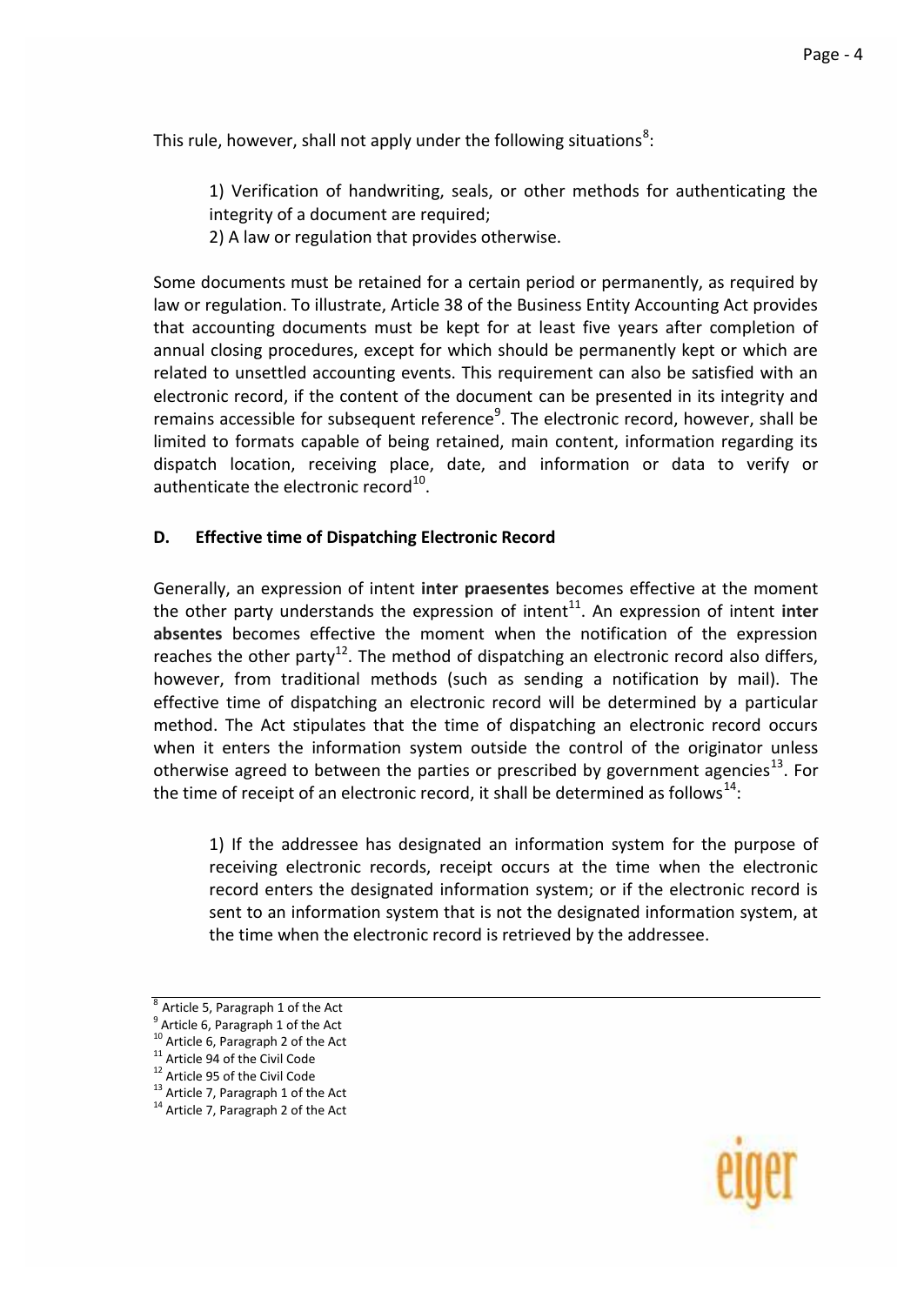2) If the addressee has not designated an information system, receipt occurs at the time when the electronic record enters an information system of the addressee.

## **E. Legal Position and Effect of Electronic Signature and Digital Signature**

An electronic signature is basically data attached to and associated with an electronic record. It can also be executed with the intention of identifying and verifying the identity or qualification of the signatory of the electronic record, as well as authentication of the electronic record<sup>15</sup>. Under some circumstances, a law or regulation requires a signature or seal on a record. For example, according to Article 14 of the Security and Exchange Act, the chairperson, managerial officers, and accounting officers shall sign or stamp financial reports. Under the Act, a signature or seal can be satisfied by using an electronic signature if the other party gives their consent  $^{16}$ .

The Act further states that a digital signature can have the same legal effect if it meets the following requirements $^{17}$ :

- 1) Utilizes a certificate issued by a certification service provider; and
- 2) The certificate is still valid and has not exceeded the area of utilization.

But what exactly is the difference between an electronic signature and a digital signature? A digital signature means a certain length of digital information of an electronic record created by a mathematical or other formula. Confidentiality is added using a secret key of the signatory party forming an electronic signature, with the key opened to the public for certification. Accordingly, the meaning of a digital signature differs from an electronic signature.

For the purposes of transaction safety and online identity authentication, many electronic certification technologies have been created and adopted. They are based on electronic forms and associated with electronic records. These technologies all belong to "electronic signature" technology. In practice, digital signature technology was developed earliest and has matured the most. A digital signature is a type of electronic signature technology.

The operating procedures of a digital signature are as follows:



 $\overline{15}$  Article 2 of the Act

<sup>&</sup>lt;sup>16</sup> Article 9, Paragraph 1 of the Act

 $17$  Article 10 of the Act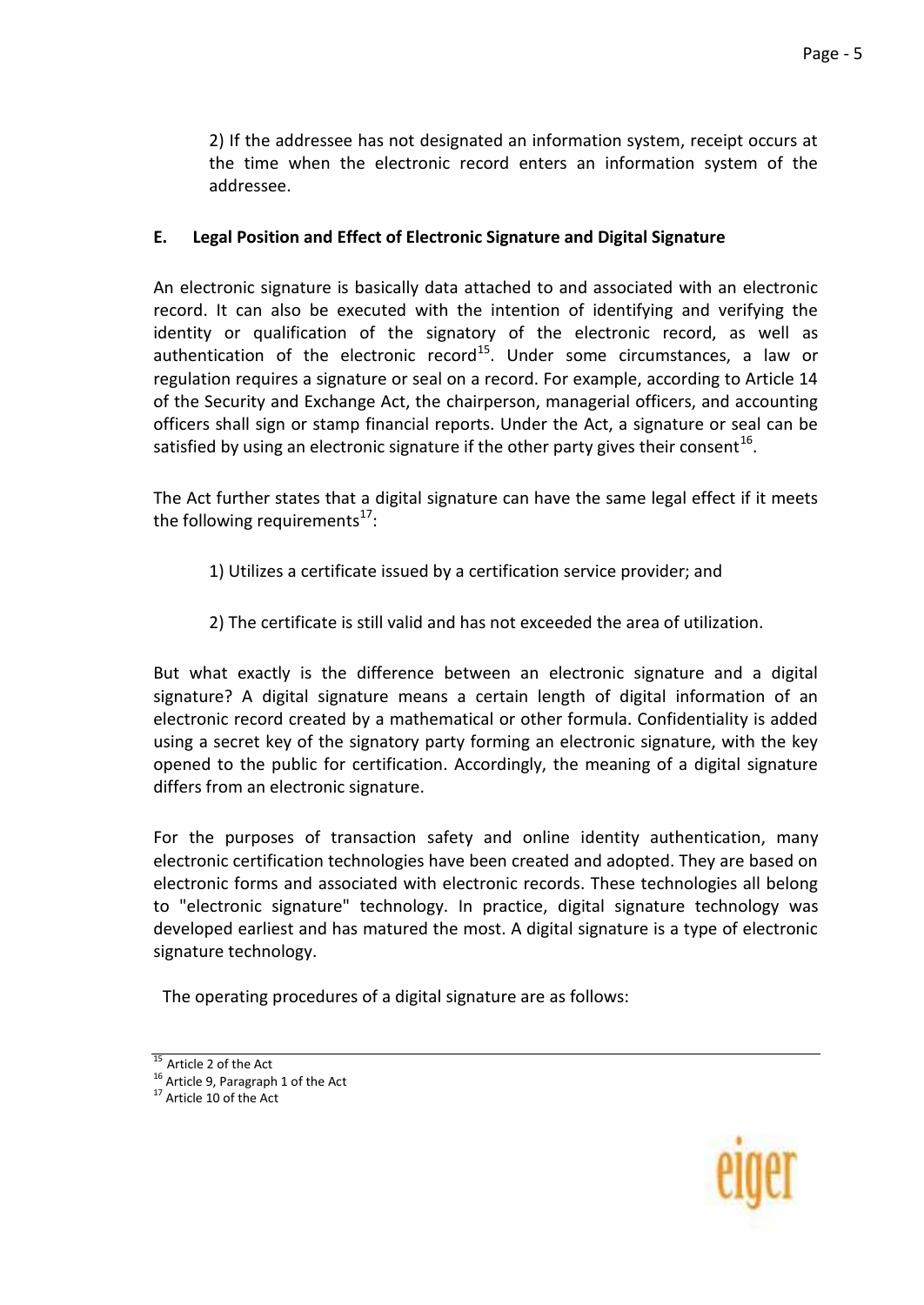When a certificate user (who owns a private key) sends a purchase order to an electronic shop (who owns a public key) via email, the user needs to add his private key to the email in order to generate a digital signature and then transmit the email to the shop. Upon receipt of the email, the shop will compare the private key with the corresponding public key. If the outcome of the comparison is correct, the shop can ensure that the purchase order is from the user. Under this operating procedure, the certificate user cannot deny the e-commerce transaction and the online identification problem is also solved.

## **F. Certificate and Certification Service Provider**

As noted, in order to make a digital signature effective, it must have a certificate issued by a certificate authority. A certificate is an electronic attestation which links signatureverification data to a person and confirms the identity and attribute of that person<sup>18</sup>. A certification service provider is a government agency or a juridical person that can provide digital signatures and electronic certification services. The Act requires that before providing certificate issuance services to the public, a certification service provider shall<sup>19</sup>:

1) Prepare a certification practice operations standard;

2) Submit the standard to the competent authorities (Ministry of Economic Affairs);

3) Obtain approval from the authorities; and

4) Publicly announce the approved certification practice on a website established by the certification service provider. Many companies provide certificate issuance services in Taiwan, such as the Government Certification Authority of Chung Hwa Telecomm Co., Ltd., and Taiwan-CA Inc.

The competent authorities may also grant permission, under the principles of reciprocity and equivalent secure requirements, to foreign certification service providers organized or registered pursuant to foreign law. Certificates issued by permitted foreign certification service providers shall be equivalent to ones issued by domestic certification service providers<sup>20</sup>. Further requirements for a foreign certification service provider can be found in the Regulations Governing Permission of Foreign Certification Service Providers..



 $\overline{18}$  Article 2 of the Act

<sup>&</sup>lt;sup>19</sup> Article 11, Paragraph 1 of the Act

<sup>20</sup> Article 15, Paragraph 1 of the Act